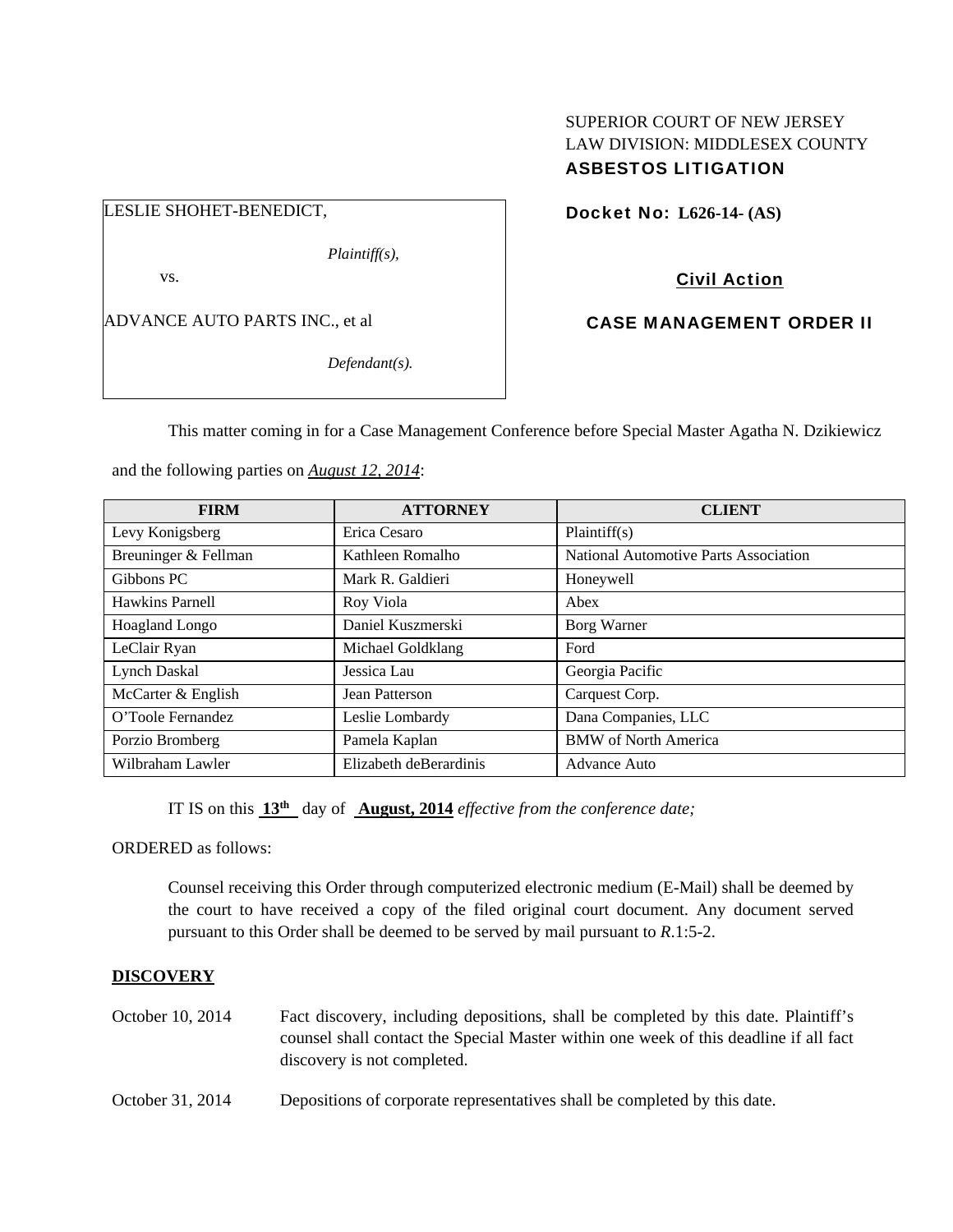## **EARLY SETTLEMENT**

- September 17, 2014 The settlement conference previously scheduled on this date is **CANCELLED**.
- January 5, 2015 Settlement demands shall be served on all counsel and the Special Master by this date.

#### **SUMMARY JUDGMENT MOTION PRACTICE**

- November 21, 2014 Summary judgment motions shall be filed no later than this date.
- December 19, 2014 Last return date for summary judgment motions.

## **MEDICAL DEFENSE**

- September 12, 2014 Plaintiff shall serve updated executed medical authorizations by this date.
- February 16, 2015 Defendants shall identify its medical experts and serve medical expert reports, if any, by this date.

## **LIABILITY EXPERT REPORTS**

- January 16, 2015 Plaintiff shall identify its liability experts and serve liability expert reports or a certified expert statement by this date or waive any opportunity to rely on liability expert testimony.
- February 16, 2015 Defendants shall identify its liability experts and serve liability expert reports, if any, by this date or waive any opportunity to rely on liability expert testimony.

#### **EXPERT DEPOSITIONS**

March 6, 2015 Expert depositions shall be completed by this date. To the extent that plaintiff and defendant generic experts have been deposed before, the parties seeking that deposition in this case must file an application before the Special Master and demonstrate the necessity for that deposition. To the extent possible, documents requested in a deposition notice directed to an expert shall be produced three days in advance of the expert deposition. The expert shall not be required to produce documents that are readily accessible in the public domain.

#### **PRE-TRIAL AND TRIAL**

| February 19, 2015 $\omega$ 1:30pm | Settlement conference. All defense counsel shall appear with authority<br>to negotiate settlement and have a representative authorized to negotiate<br>settlement available by phone. Any request to be excused from the<br>settlement conference shall be made to the Special Master no later than<br>4:00pm of the day prior to the conference. |
|-----------------------------------|---------------------------------------------------------------------------------------------------------------------------------------------------------------------------------------------------------------------------------------------------------------------------------------------------------------------------------------------------|
| March 23, 2015                    | Trial Date. (The October 14, 2014 trial is adjourned to this date.)                                                                                                                                                                                                                                                                               |

\_\_\_\_\_\_\_\_\_\_\_\_\_\_\_\_\_\_\_\_\_\_\_\_\_\_\_\_\_\_\_\_\_\_\_\_\_\_\_\_\_\_\_\_\_\_\_\_\_\_\_\_\_\_\_\_\_\_\_\_\_\_\_\_\_\_\_\_\_\_\_\_\_\_\_\_\_\_\_\_\_\_\_\_\_\_\_\_\_\_\_\_\_\_\_\_\_\_\_\_\_\_\_\_\_\_\_\_\_\_